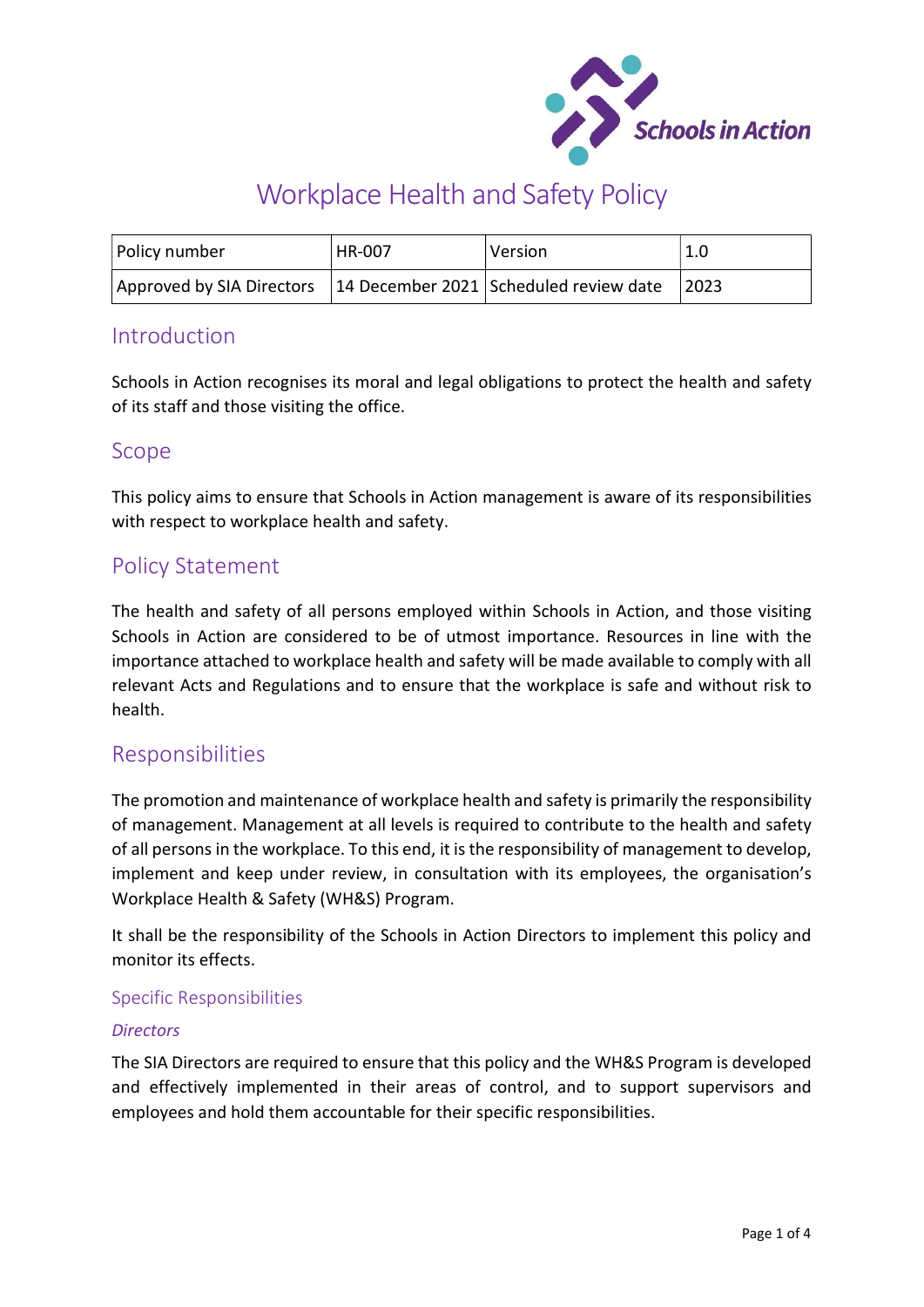

#### Management & Supervisors

Each Manager is responsible and will be held accountable for taking all practical measures to ensure that:

- WH&S Program compliance in the area of their control and employees are supervised and trained to meet their requirements under this Program;
- Employees are consulted in issues which affect their health and safety and any concerns they may have are referred to management.

#### Employees

All employees are required to co-operate with the WH&S Policy and Programs to ensure their own health and safety and the health and safety of others in the workplace.

#### **Contractors**

All contractors engaged to perform work on SIA premises or locations are required, as part of their contract, to comply with the workplace health and safety policies, procedures and programs of Schools in Action and the applicable venue. Contractors are to observe directions on health and safety from designated officers of Schools in Action and applicable venue management. Failure to comply or observe a direction will be considered a breach of the contract and sufficient grounds for termination of the contract.

## **Procedures**

In order to implement this policy a program of activities and procedures will be set up to cater for the three areas of workplace health and safety at Schools in Action; the office, at an event and working from home.

#### Workplace Health and Safety at the Office

#### Workplace Health and Safety Program

The program will relate to all aspects of occupational health and safety including:

- WH&S training and education;
- provision of information to employees, contractors and sub-contractors;
- development of safe work procedures:
- emergency procedures and drills;
- provision of WH&S equipment, services and facilities;
- regular workplace inspections and evaluations; and
- reporting and recording of incidents, accidents, injuries and illnesses.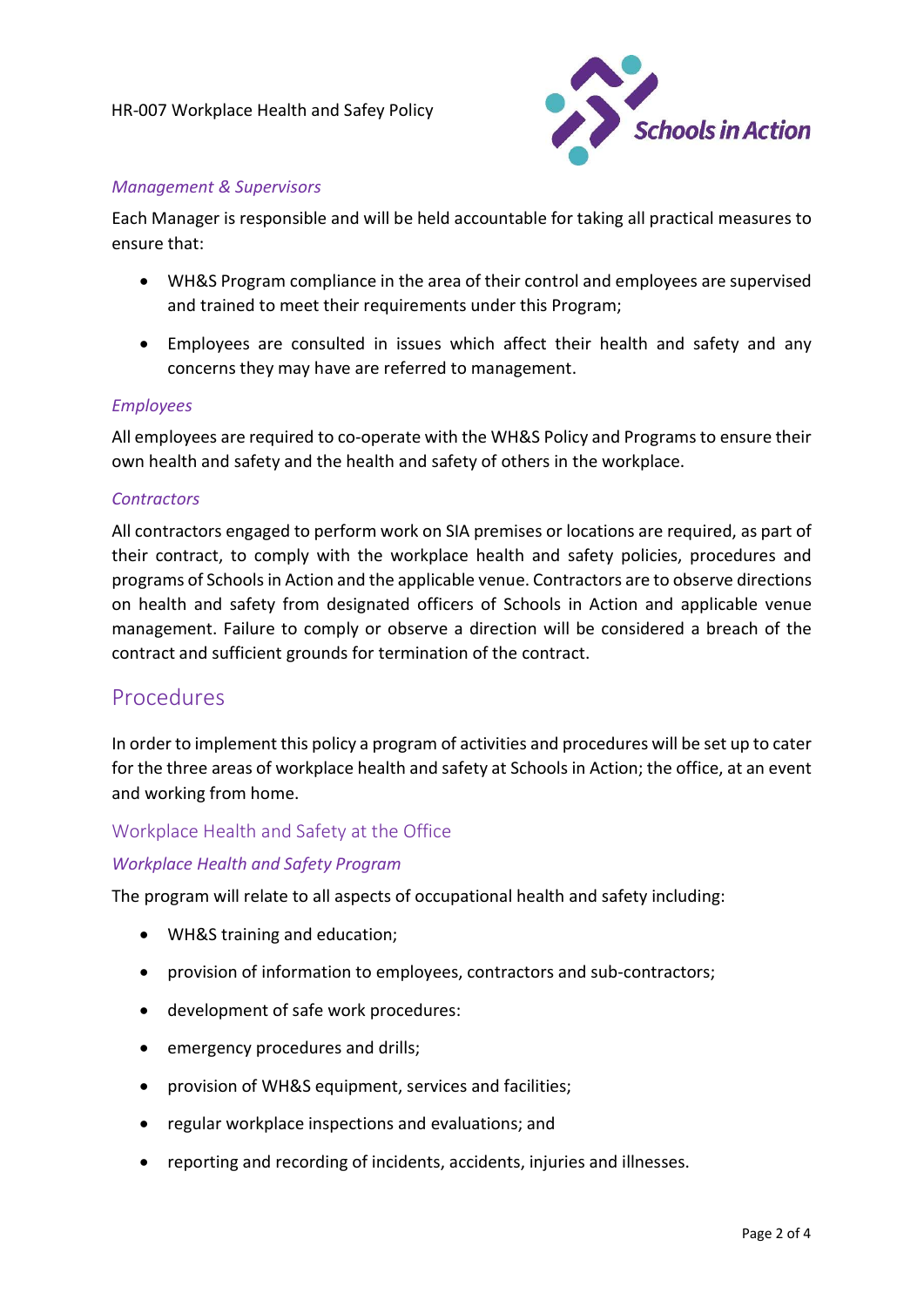

### Workplace Health and Safety at Events

#### Workplace Health and Safety Program

The program will relate to all aspects of occupational health and safety at a Schools in Action event including:

- event specific WH&S training and education;
- provision of information to employees, volunteers, contractors and sub-contractors;
- development of event safe work procedures;
- event emergency procedures and drills;
- event inspections and evaluations; and
- event reporting and recording of incidents, accidents, injuries and illnesses.

#### Workplace Health and Safety when Working from Home

#### Workplace Health and Safety Program

- WH&S training and education
- provision of information to employees;
- self-assessment of home workplace environment;
- regular home workplace inspections and evaluations; and
- reporting and recording of incidents, accidents, injuries and illnesses.

### Relevant Legislation

- Occupational Health and Safety Act 2004 (Vic)
- Occupational Health and Safety Regulations 2017 (Vic)

## **Attachments**

Nil

## Related Documents

Accident and Incident Reporting Policy